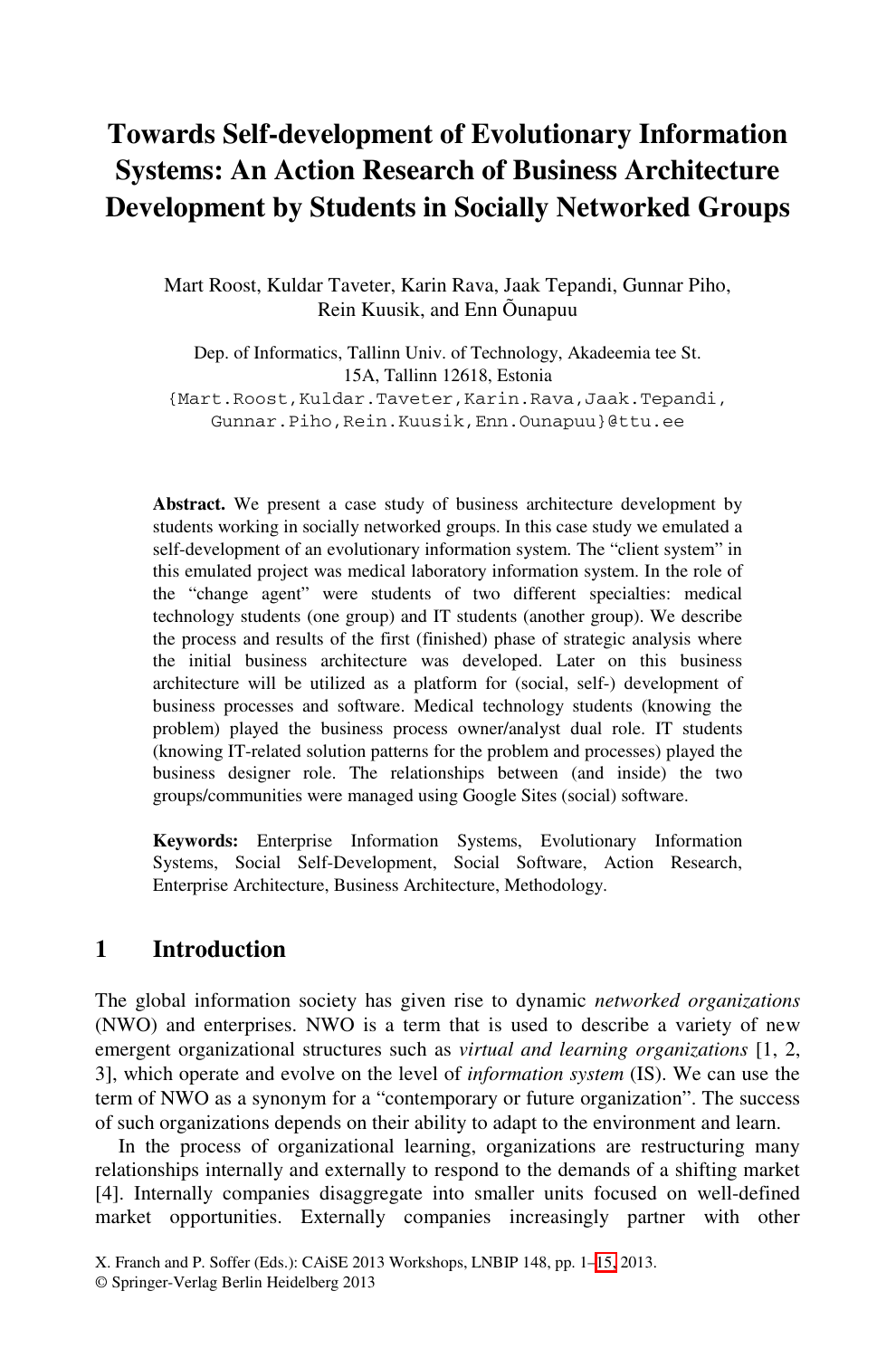organizations and form extended enterprises. *Extended enterprise* is a kind of NWO that forms on the level of *enterprise IS* (EIS) and embraces members from both its internal and external environments. From the above description follows that such NWO consist of relatively autonomous sub-units. Because of that, they can be adequately described by using the concept of agents. We define an agent as "an entity that performs a specific activity in an environment of which it is aware and that can respond to changes" [5]. Agents (in the same environment) can form multi-agent systems [5]. In the context of organizational learning, the agent may be termed as "change agent" and the environment as "client system" that can respond to organizational changes [6]. NWO is then a multi-agent system that forms (operates and evolves) in some IS environment as a result of the system- or development work [7] performed by agents. NWO forms on the basis of core competences and resources of the organization and is owned by independent agents. Each constituent agent of a NWO can play different roles and manages a set of business rules. Agents of a NWO form social networks [8], which can be managed with social software [9].

Social networks (in general) deal with agent relationship management. In the context of extended enterprise, social networks can be described using *business process management* (BPM) [10] lingua. We interpret a business process as a (specific) relationship/collaboration between two or more agents, playing the roles. In current case the roles are either business process owner/analyst role (medical students) or business designer role (IT students).

The main operational and learning environment for a networked organization and its business processes is its information system (IS). IS should be *evolutionary* [11]. The evolutionary information system is able to survive over time and has built-in support to handle evolutionary changes [12]. Therefore, in addition to traditional information and communication services of IS, the evolutionary IS should also provide and support services for the development of business processes and software.

*Self-development of an IS* is defined as a decentralized IS development model, where the whole system is not directly developed, but each agent develops its own part or role as an area of responsibilities in this whole [13, 14]. We define a *selfdevelopment subsystem* as a part of an evolutionary IS that is responsible for handling all aspects and services for the evolutionary self-development (change) of IS. Both, the evolutionary IS and its self-development subsystem, are socio-technical systems [15] with a social (business) and a technical (IT) parts. In the self-development subsystem we utilize the *End-User Development* (EUD) model in the context of networked organizations [16, 17].

*Social self-development* (SSD) is a community-supported self-development of a socio-technical system based on social networks. In this article we present a case study of enterprise information system self-development by students working in socially networked groups. In this case study we emulated a social self-development of an evolutionary information system. This case study has been conducted according to the *action research* (or *action learning*) methodology described in [6]. The "client system" in this emulated project was medical laboratory information system. In the role of the "change agent" were students of two different specialties: medical technology students forming one group and IT students making up another group. We describe the process and results of the first phase of strategic analysis where the initial business architecture was developed. Later on this business architecture will be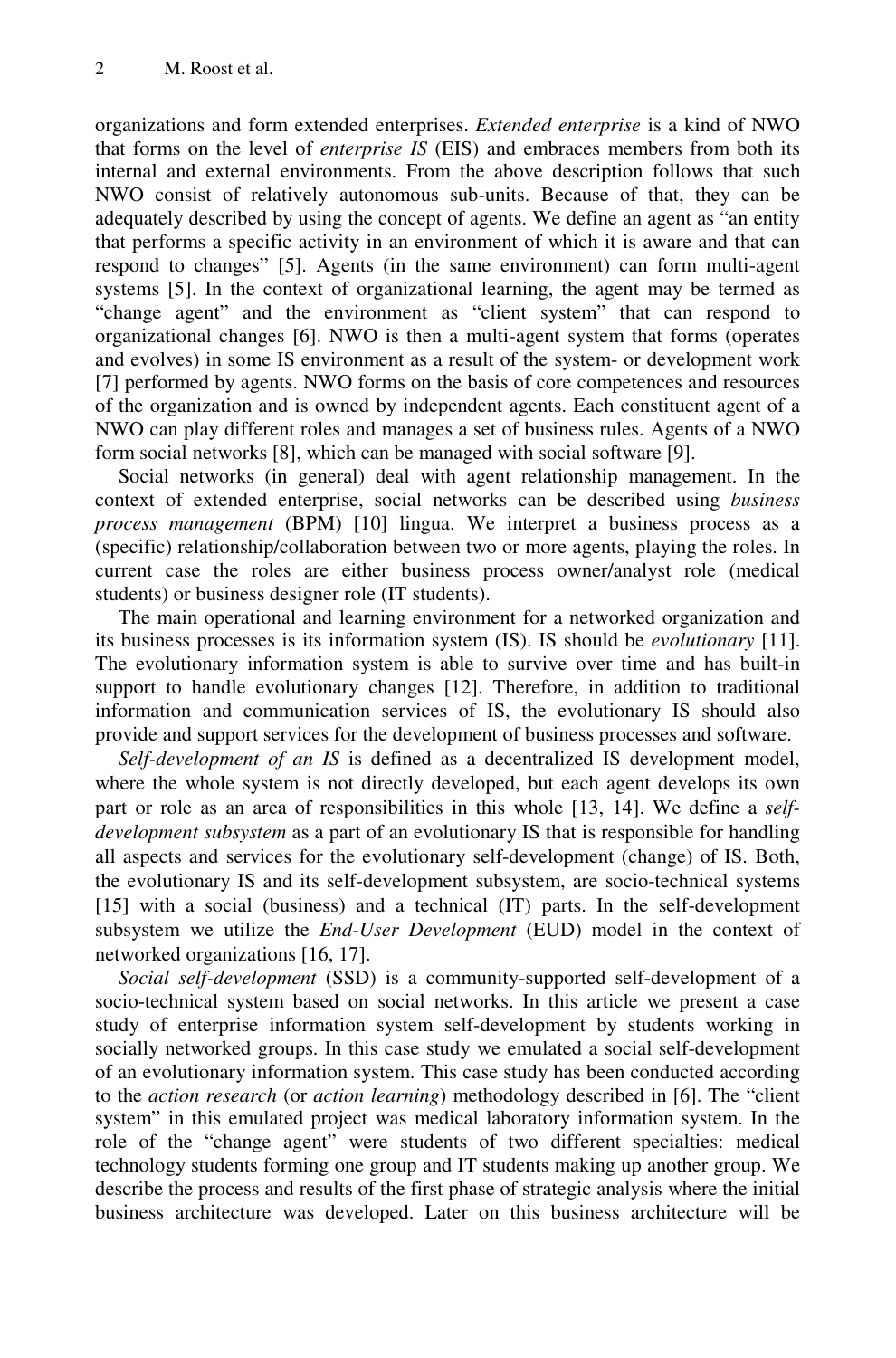utilized as a platform for social self-development of evolutionary information systems. We focus on analyzing the relationships between our social selfdevelopment and the action research methodologies (processes). The main research problem is: how do we research and develop evolutionary IS in enterprises.

In section 2 we introduce our *action research framework*. In section 3 the main results and lessons learned are presented. Section 4 provides conclusions.

#### **2 An Action Research Framework**

According to Checkland [18], any piece of research may be thought of as entailing a particular framework of ideas F that is used in a methodology M to investigate some area of interest A. In the research reported in this article, A is *evolutionary enterprise information system*, F is *social self-development*, and M is *action research*. The initial research question or problem is: how these three topics are related and work together?

#### **2.1 Area of Interest: Evolutionary Enterprise Information Systems**

Our research area (A) is *evolutionary enterprise information systems*. An evolutionary IS is able to survive over time and has built-in support to handle evolutionary changes. Information system is a *socio-technical system* that has social (business) and technical (IT) parts. An evolutionary information system can be continuously changed by its constituent agents. Agents can be human agents (persons, organizational units, groups of persons) as well as "man-made" software agents. This means that evolutionary IS can be understood and described as a multi-agent system [5].

The evolution has two "sides": continuous work improvement [19] and software evolution [20]. Business process evolution, which is a sub-domain of the *business process management* (BPM) [10] domain, bridges both evolution sides [21]. IS evolution is often considered as being only (or mainly) the evolution of the software [22]. This kind of software evolution is often considered at the later stages of software development (implementation, execution), mostly adopting pragmatic approaches [22, 23] only. Our approach is an architectural approach.

Our starting point is that evolution is a matter of architecture. System's architecture consists "fundamental concepts or properties of a system in its environment embodied in its elements, their relationships, and in the principles of its design and evolution" [24]. Evolution of enterprise IS is a matter of *enterprise architecture* (EA). Enterprise architecture is the "[enterprise] conceptualization of the form, function, and fitnessfor-purpose of a system in its environment, as embodied in the elements of the system, the relationships between those elements, the relationship of the system to its environment and the principles guiding the design and evolution of the system" [25].

In *model driven development* (MDD) approaches [26, 27], an EA is described by a meaningful and useful set of enterprise models [25, 28] for (and owned/evolved by) large sub-communities of the enterprise. The evolution of the models is guided by a meta-model that describes a more stable but in principle evolving meta-architecture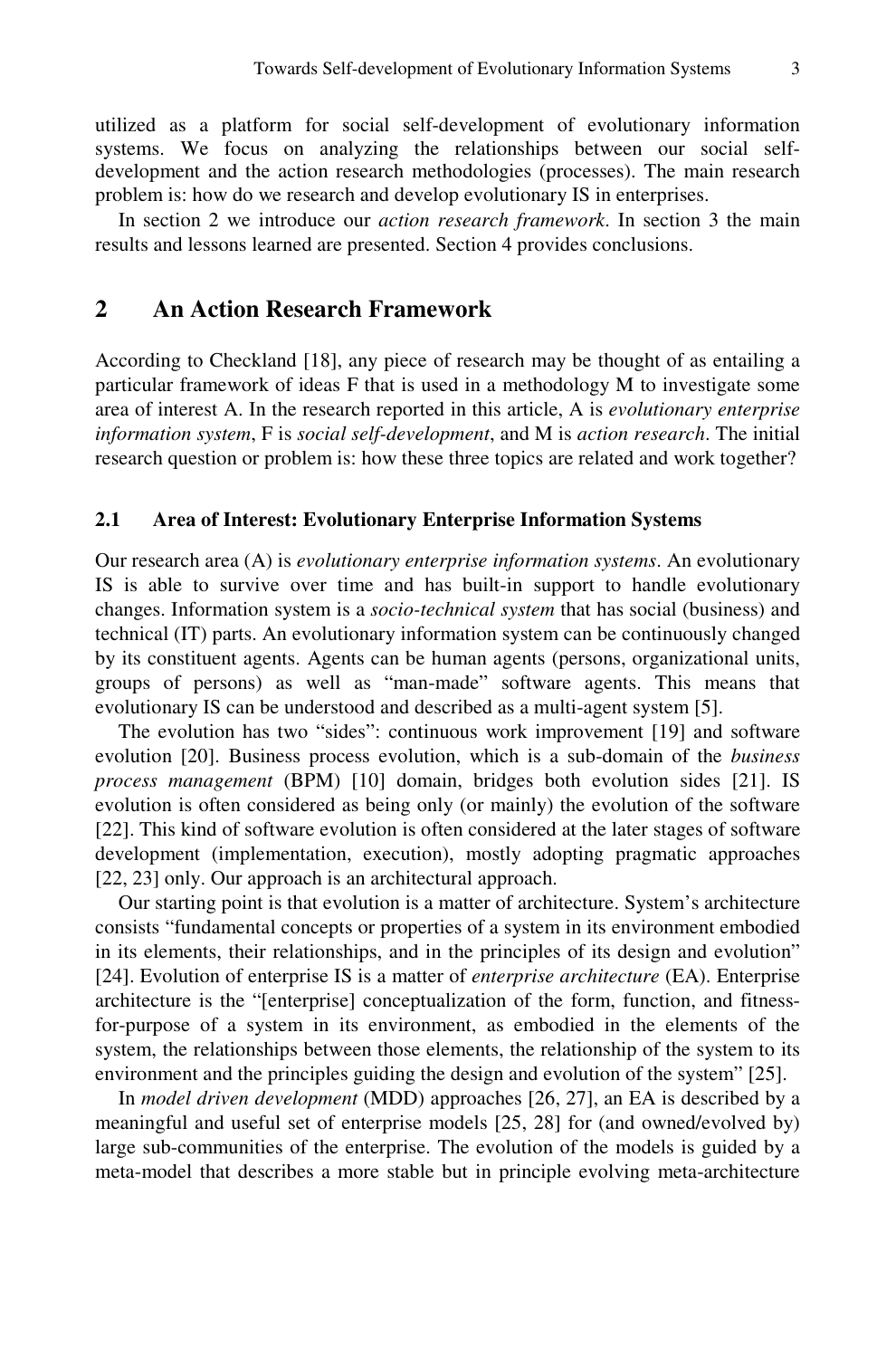[28]. If this meta-architecture is implemented as a core subsystem of EIS, we have *evolving EA* [29].

The business architecture [30] is a part of an EA, which's describing set of models corresponds to the first two rows of the Zachman Framework [31, 32], representing respectively the Executive Perspective and Business Management Perspective.

To handle model-driven evolution, an evolutionary IS should also provide and support services for the development of business processes and software, in addition to traditional information and communication services If the development is performed by agents of an IS in a social manner, we can talk about social selfdevelopment, which is addressed by next subsection.

#### **2.2 Framework of Ideas: Social Self-development**

Our framework of ideas (F, Checkland [18]) is *social self-development* that combines ideas from *end-user development* [33], *developmental work research* [19], *metadesign* [34], and *infrastructuring* [35]. Infrastructuring is defined as a bottom-up, participatory approach to EA development.

The solution of a *self-development subsystem* that was defined in section 1 can be based on the meta-design (MD) theory. According to MD, one of the main weaknesses of designing (architecting) is related to evolutionary character of the design (architecture) and the incapacity of fully anticipating at design-time the needs and tasks of users [36].

With the purpose of overcoming this limitation, MD aims at defining mechanisms that allow "owners of the problem" to become designers [37]. MD is defined as a conceptual framework that allows end-users to create contents by using sociotechnological infrastructure, in which people can actively participate [38]. We define enterprise IS self-development subsystem as an enterprise-wide MD framework, which follows the concepts of *evolving enterprise architecture* and *infrastructuring*.

The MD has become a leading theory for end-user development (EUD) [34, 35]. The EUD is defined in [33] as "the set of methods, techniques, and tools that allow users of software systems, who are acting as non-professional software developers, at some point to create or modify a software artifact". In the context of enterprise IS that we interpret as socio-technical systems, the EUD requires a complementary method for continuous work improvement. Syrjanen and Kuutti have proposed *developmental work research* [19] as a potential method to be coupled with EUD to deal with work improvement aspects needed to implement EUD in organizational environments.

Our architectural approach to *social self-development* (SSD) of *evolutionary information systems* requires proper methods and work products for continuous work improvement supported by EUD of software applications.

We see social self-development defined in section 1 as a method for both EUD and MD that is applicable in the context of networked organizations. An important goal of our research is to apply and extend MD theory in the context of extended enterprises and evolutionary information systems in order to describe and implement a platform for SSD of EIS.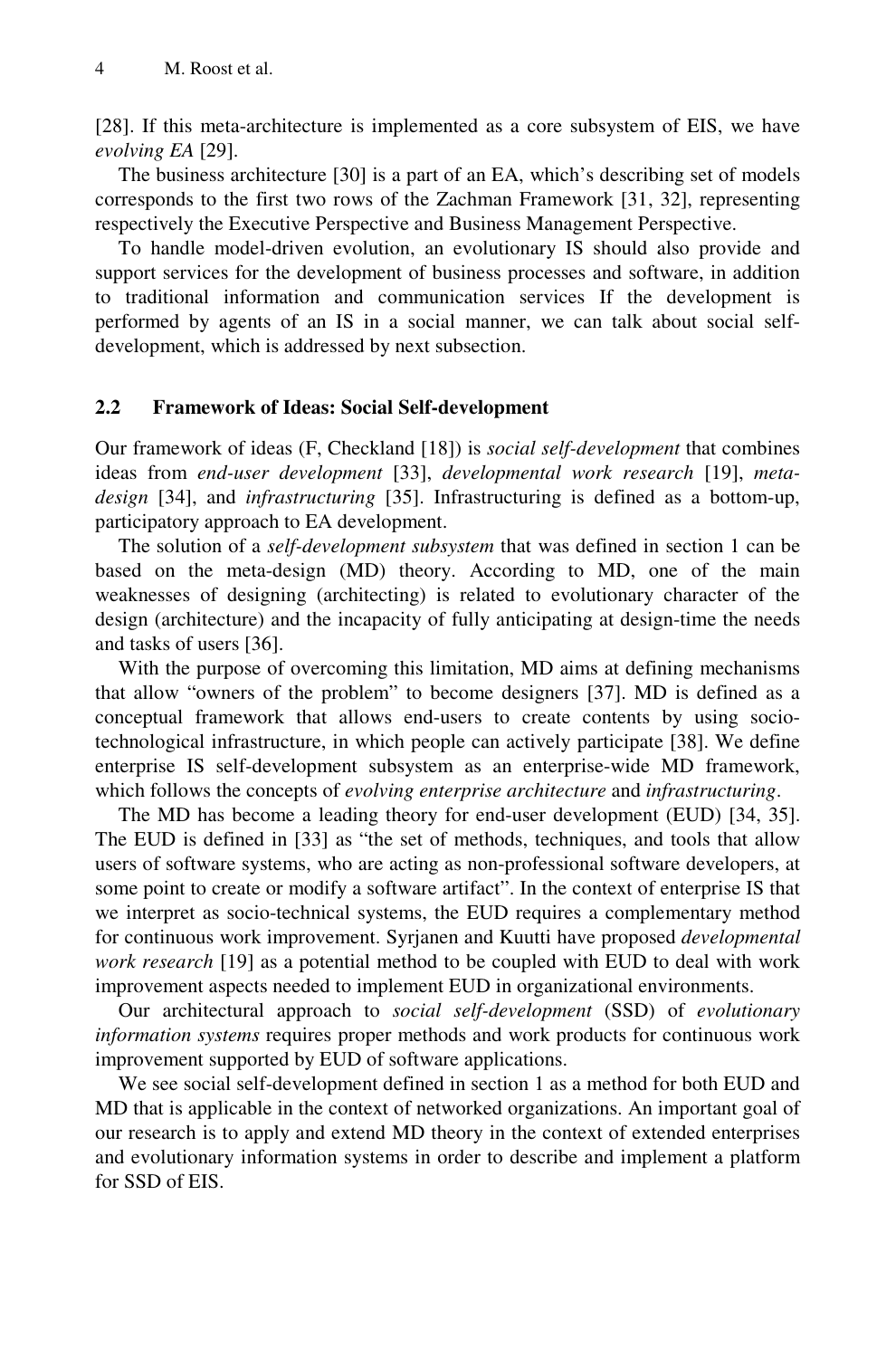#### **2.3 Methodology: Action Research**

Our research is conducted according to the Action Research methodology [39]. Action Research (AR) is known by many other names like participatory research, collaborative inquiry, emancipatory research, action learning, and contextual action research. AR can be seen as a kind of practical problem solving approach. The essence of the approach is "learning by doing" – a group of people identify a problem, do something to resolve it, see how successful their efforts were, and if not satisfied, try again [39]. AR aims to contribute both to the practical concerns of people in an immediate problematic situation and to further the goals of (social) science simultaneously [40]. According to Reason & Bradbury in [41], AR is an interactive inquiry process that balances problem solving actions implemented in a collaborative context with data-driven collaborative analysis or research to understand underlying causes enabling future predictions about personal and organizational change).

AR occurs as collaboration between a "client system" and a "change agent" (who is opposed to traditional "observer"). For AR performed by our research group, a "client system" is a concrete enterprise for which we perform problem domain analysis and the "change agent" is our university's research group. It is important that in our SSD approach, not only an external research group, but each agent in the context of an (extended) enterprise is seen as a change agent who performs the needed changes in the context of its own roles and responsibilities defined by them. This is in harmony with the Developmental Work Research approach [19], which we also view as a special version of AR.

#### **2.4 Case Study: Action Learning on Medical Laboratory**

As an example case study for our AR, this article presents a real action learning process in the context of the subject "Teamwork in Information Systems' Development" taught at our university. In the case study conducted, the 'client system' was Medical Laboratory with its Laboratory Information Management System (LIMS). In the role of the 'change agent' were students of two different specialties: students of medical technology forming one group and IT students making up another group. In this article we describe the process and work products of the first finished phase of problem domain analysis that produced initial business architecture. Within this process, the students of medical technology played the dual roles of core business process owners and business analysts knowledgeable about the problem. The IT students played the roles of business designers knowledgeable on possible ITenabled solutions for the problem.

The relationships between and within the two groups and also work products created and changes introduced by them were managed by Google Sites social software. In the context of each agent's role, which was defined in terms of its responsibilities, a diary was written, which reflected the process of playing and developing this role (analogously with the situation in a theatre, where each actor would write a web-based diary or blog between performances; an entry in the diary would usually reflect (from the viewpoint of the writer) a particular performance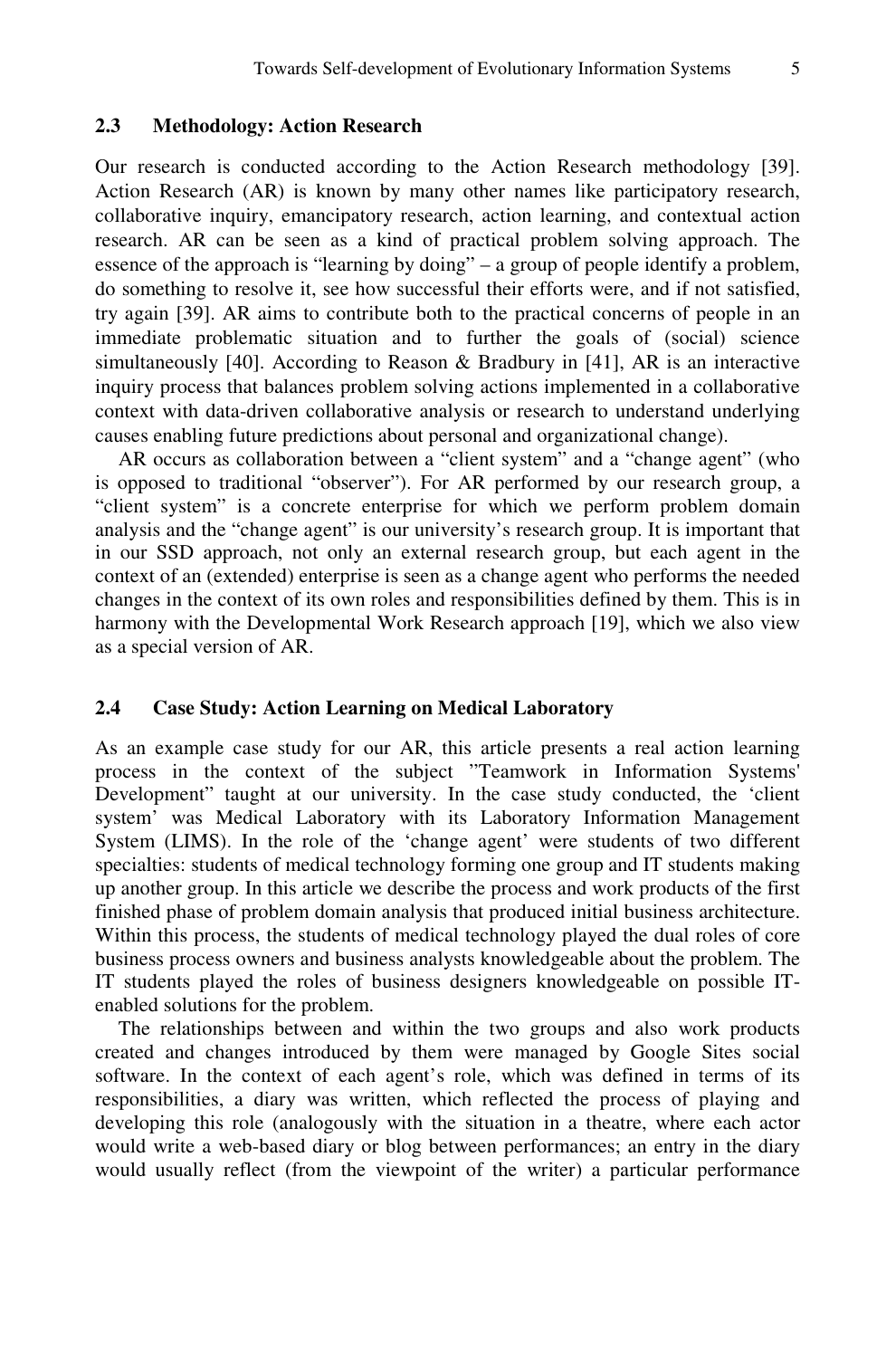(but sometimes might express more general knowledge). Such learning model is in good harmony with the Action Research methodology.

### **2.5 Limitations**

An important limitation of the work is that we simulated the action research setup with students – thus it would be rather a kind of lab experiment because students "played" practitioners. That is close to but not the same like "really doing it". Therefore we plan to repeat similar action research with a real enterprise.

# **3 Social Self-development within Enterprise Business Architecture: Our Methodology**

In this section we present the main results of and lessons learned from the *action research* project introduced in the previous section. The results include the work products of the problem domain analysis of a medical laboratory and its IS (LIMS).

At the meta-level, our research results also include the problem domain analysis of our problem domain analysis methodology and its IS (as a part of LIMS Self-Development Subsystem, which includes a software factory described in [42]).

### **3.1 Strategic Analysis of the EIS (LIMS)**

In this section we describe the process and work products of the first finished phase of the problem domain analysis that produced an initial version of the business architecture descriptions of the enterprise - Medical Laboratory. We will next view our methodology and its usage from three perspectives: Product Perspective, Process Perspective, and Self-Development Perspective.

**The Product Perspective.** According to our problem domain analysis methodology [43, 13], the overall work product termed as Enterprise Architecture (EA) is composed of the following three sub-architectures:

- Business Architecture;
- Technology Architecture;
- Development (Work) Architecture.

In the context of the student project, we focused on describing the Business Architecture. A snapshot of the description of the Business Architecture of the Medical Laboratory is depicted in Figure 1.

According to our methodology, a Business Architecture is described by the following three interrelated views:

- Organizational view;
- Functional view;
- Informational view.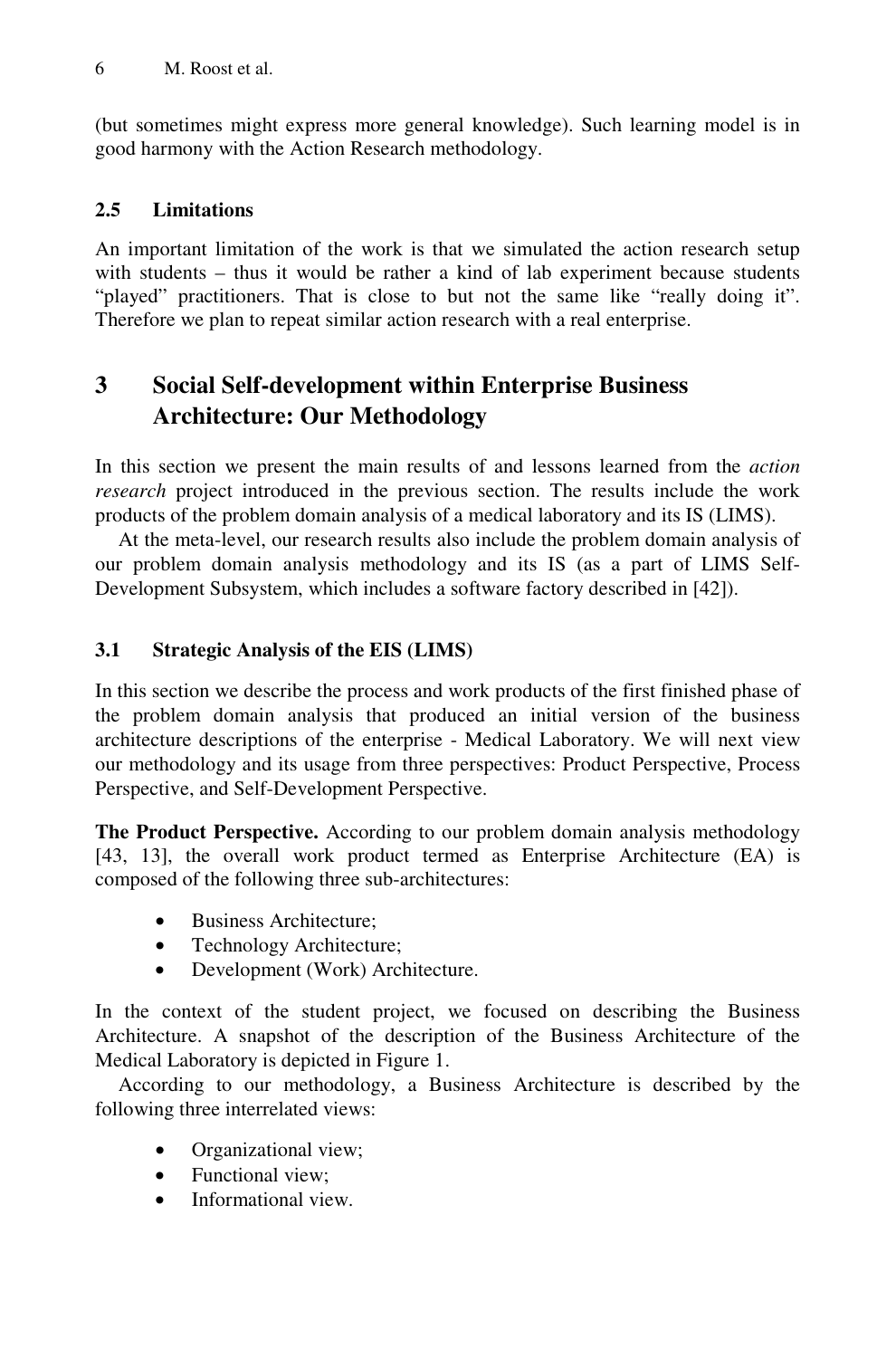

**Fig. 1.** An overview of the Business Architecture of the Medical Laboratory as described in the student project

The Organizational view reflects the organizational decomposition of a business, and consists of Organizational Subsystems. An Organizational Subsystem of EIS describes an Agent's Role in terms of responsibilities of an Agent playing the corresponding role in the context of the EIS as a socio-technical system. In the context of the Medical Laboratory, examples of Organizational Subsystems are Hospital Department, Laboratory Specialist, and Regulative Authority.

An Organizational Subsystem can be represented by a software agent [5], for example, by a Laboratory Specialist's Agent, which assists the respective human agent in fulfilling its professional responsibilities as well as the responsibilities that are concerned with the (self-)development of the EIS. An example of an Organizational Subsystem's description is given in Figure 2.

The Functional view reflects the process decomposition of an enterprise, and consists of Functional Subsystems. A Functional Subsystem of an EIS describes and implements a major Business Process as a potential service in the context of the EIS as a socio-technical system. In the context of the Medical Laboratory, examples of Functional Subsystems are Pre-Analytical Subsystem, Analytical Subsystem, and Quality Subsystem, which describe and implement the respective Pre-Analytical, Analytical, and Quality Management Business Processes. According to the theory of Meta-Design proposed in [34], such Functional Subsystems can be handled as Business Process Archetypes.

The Informational view reflects the structure of conceptual objects (informational architecture) of an enterprise, and consists of Informational Subsystems called Registries of EIS. A Registry describes and/or implements a major Business Object in the context of an EIS as a socio-technical system. In the context of the Medical Laboratory, examples of Informational Subsystems are Registry of Samples, Registry of Analyses, and Registry of Equipment. Such Registries are similar to Business Archetype Patterns proposed in [42].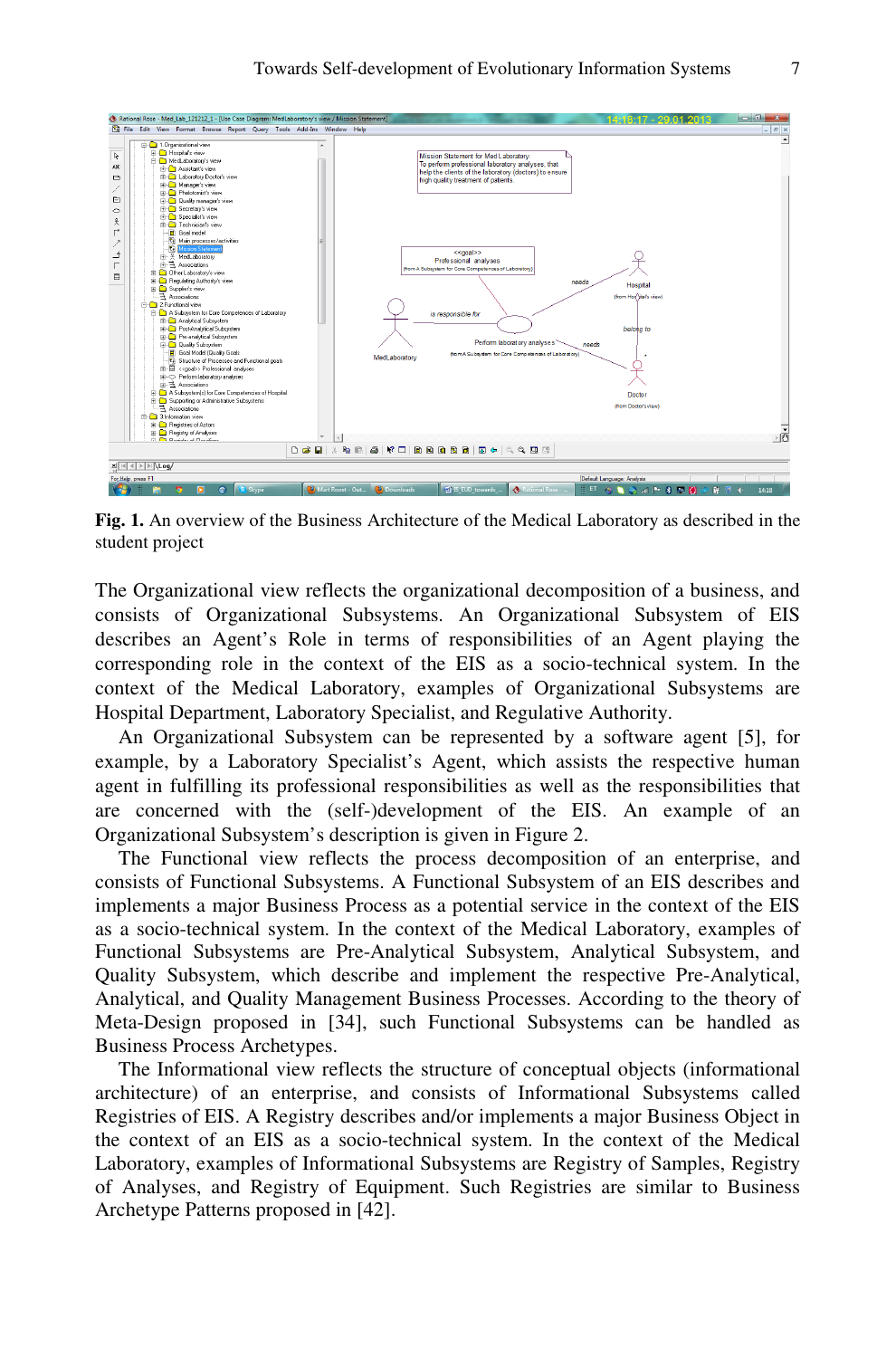

**Fig. 2.** An overview of an Organizational Subsystem of the Medical Laboratory described in the student project: the responsibilities of Laboratory Specialist and its relations to other roles

**The Process Perspective.** We next address the Process Perspective of Enterprise Business Architecture Development.

According to our methodology, the Enterprise Business Architecture Development process is owned by a player of the Enterprise Business Architect role, which is responsible for the overall Business Architecture of the Enterprise.

The Enterprise Business Architect works together with players of the Business Analyst and Business Designer roles.

A Business Analyst is responsible for models and descriptions of one or more Organizational Subsystems of an enterprise.

A Business Designer is responsible for models and descriptions of one or more Informational Subsystem(s) (Registries).

We decompose the process of Enterprise Business Architecture Development proposed by us (v. Figure 3) into the following three sub-processes:

- Strategic Business Analysis (performed by all Business Analysts)
- Strategic Business Design (performed by all Business Designers)
- Managing and Evolving the Whole (performed by the Business Architect).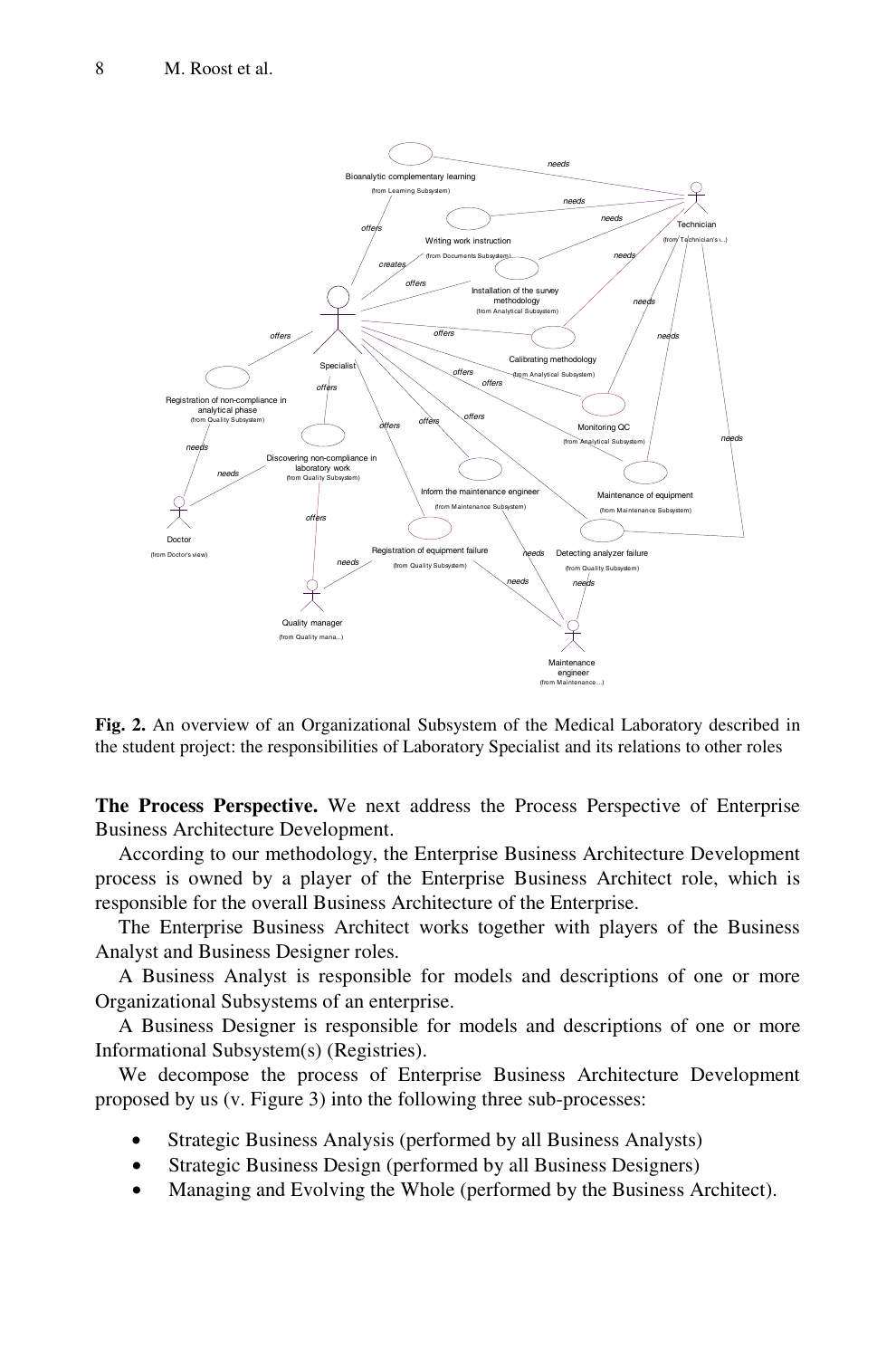

**Fig. 3.** An overview of Enterprise Business Architecture Development

Strategic Business Analysis is a part of the more general process of Business Analysis that is performed in the problem domain analysis phase of EIS development. Strategic Business Analysis is performed in the context of concrete Organizational Subsystems to be analyzed that are assigned to concrete Business Analysts. In the perspective of Self-Development, our goal is to educate and support business actors (agents) who are able and interested in acting as Business Analysts of their own Organizational Subsystems. For example, a Laboratory Specialist in a Medical Laboratory represented in Figure 2 should be able and interested in analyzing and modeling the Organizational Subsystem in the problem sub-domain of laboratory work *in concert with the responsibilities defined by his/her role*. In our student project, the students of medical technology played the dual roles that combine a laboratory-specific role with the Business Analyst's role. Each student was responsible for one or two Organizational Subsystems. Strategic Business Analysis of an Organizational Subsystem was divided into the following two major phases in a "bottom-up" manner:

- In the first phase of strategic business analysis, a student "playing" a laboratory-specific role described and modeled the vision of his/her Organizational Subsystem individually (in principle, such a part might alternatively be played and described by a team or community);
- In the second phase of strategic business analysis, the student coordinated her/his vision/descriptions with "players" of related laboratory-specific roles (this is a part of the "horizontal coordination" activity over the whole Organizational view), and established the necessary change requests in order to change concrete Functional and Informational Subsystems. For example, the student who played the Laboratory Specialist role, coordinated her work products (one of them is depicted in Figure 2) with the players of the roles of Technician, Maintenance Engineer, Quality Manager, and Doctor; and created requirements and change requests for the IT students, who served as Business Designers of the Quality, Maintenance, Analytical, Learning, and Documents Subsystems (v. Figure 2). During the second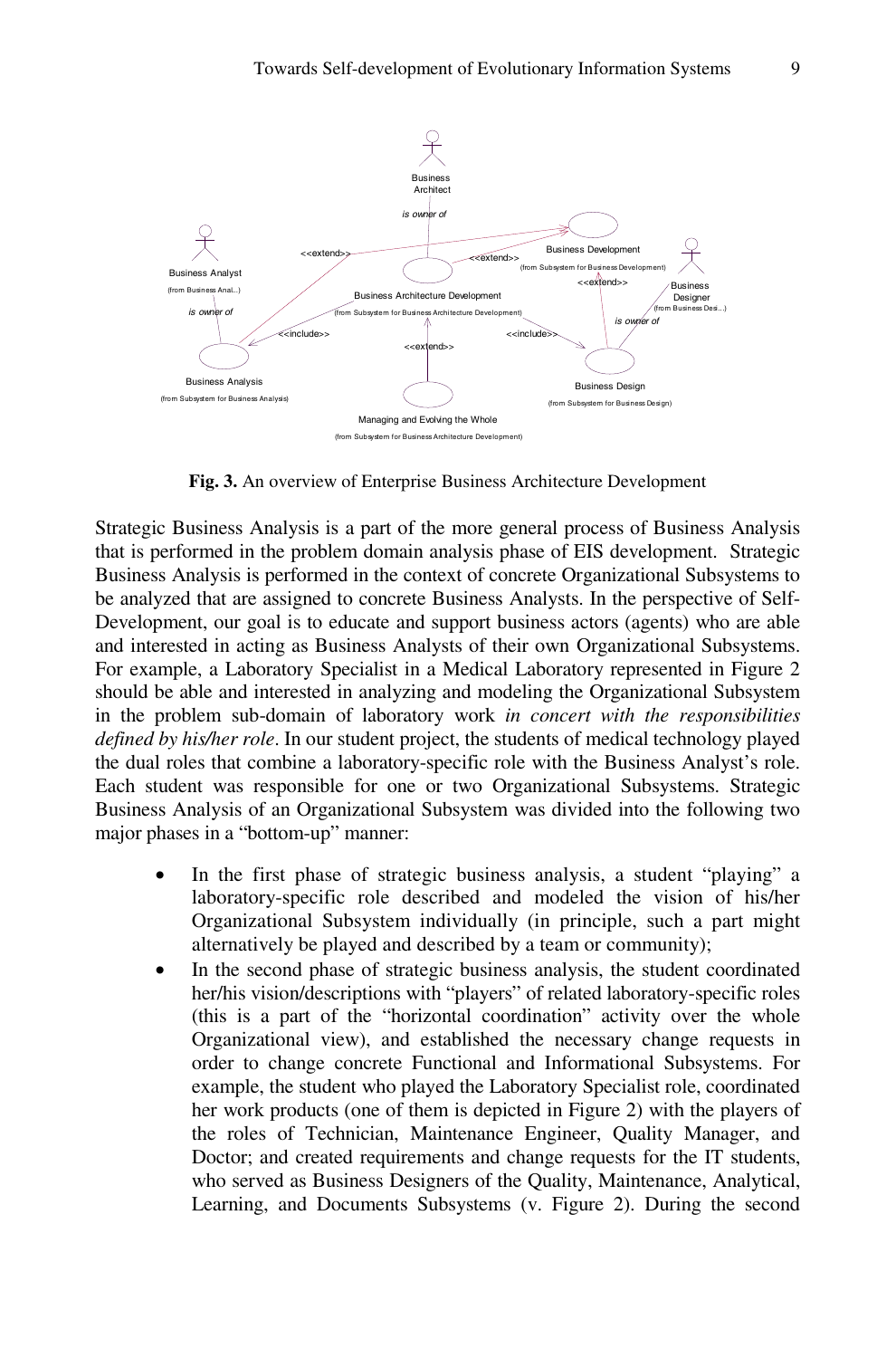phase, sub-communities of cooperating Business Analysts and Business Designers were formed around the Organizational Subsystems, with the help of the social software.

In the context of the Action Research (AR) methodology, which was briefly described in sub-section 2.4, the "bottom-up" sub-process of Strategic Business Analysis corresponds to the collaborative analysis and research activity with the purpose to understand one's area of concern or problem sub-domain. For the latter, the "topdown" sub-process of Business Design creates an IT-enabled solution. Strategic Business Design is the part of the more general process of Business Design that is performed in the context of the Strategic Analysis phase of EIS development. Strategic Business Design is focused on major business objects that are assigned to concrete Business Designers. The business objects are primarily described as components of Informational Subsystems or Registries. The lifecycles of business objects are often managed by Functional Subsystems. For example, a central business object of the Laboratory is the biochemical Analysis (test), which is described by the Registry of Analyses and managed by the Analytical Subsystem. A Business Designer, who is responsible for specific business objects and Functional Subsystems related to them, can apply domain-specific or even more general solution patterns, which can be adapted differently in the contexts of different Organizational Subsystems, and even in different organizations (Laboratories). In the perspective of Self-Development, Business Designers belong to the context of the extended enterprise (Laboratory) as providers of respective development services supporting Social Self-Development.

In our student project, the role of Business Designer was played by IT students. Each IT student was responsible for two or three business objects and their respective Registries and Functional Subsystems. For example, one IT student was responsible for the Registry of Equipment, the Registry of Maintenance Works, and for the Maintenance Subsystem. This student worked in pair with a student of medical technology who represented the (Manager of the) Maintenance Department. The Business Design for these business objects and subsystems was also divided into two major phases, but in the following "top-down" manner:

- In the first phase of strategic business design, some general solution pattern for the business object and its Functional Subsystems was introduced by the Business Designer, and was integrated into the whole business architecture in collaboration with the Business Architect (played by one of the authors of the paper), and with the Business Designers of related objects and Functional Subsystems;
- In the second phase of strategic business design, which occurs in the context of concrete Organizational Subsystems, the respective elements of the Organizational Subsystems were described on the basis of the respective elements of the Registries and Functional Subsystems that describe and implement the business object. For example, the Laboratory Specialist's view to his/her Organizational Subsystem was described on the basis of the elements of the Analytical, Quality, Documents, and Maintenance Subsystems, as is shown in Figure 2. Good collaboration within pairs of a Business Analyst and a Business Designer (for example, the Laboratory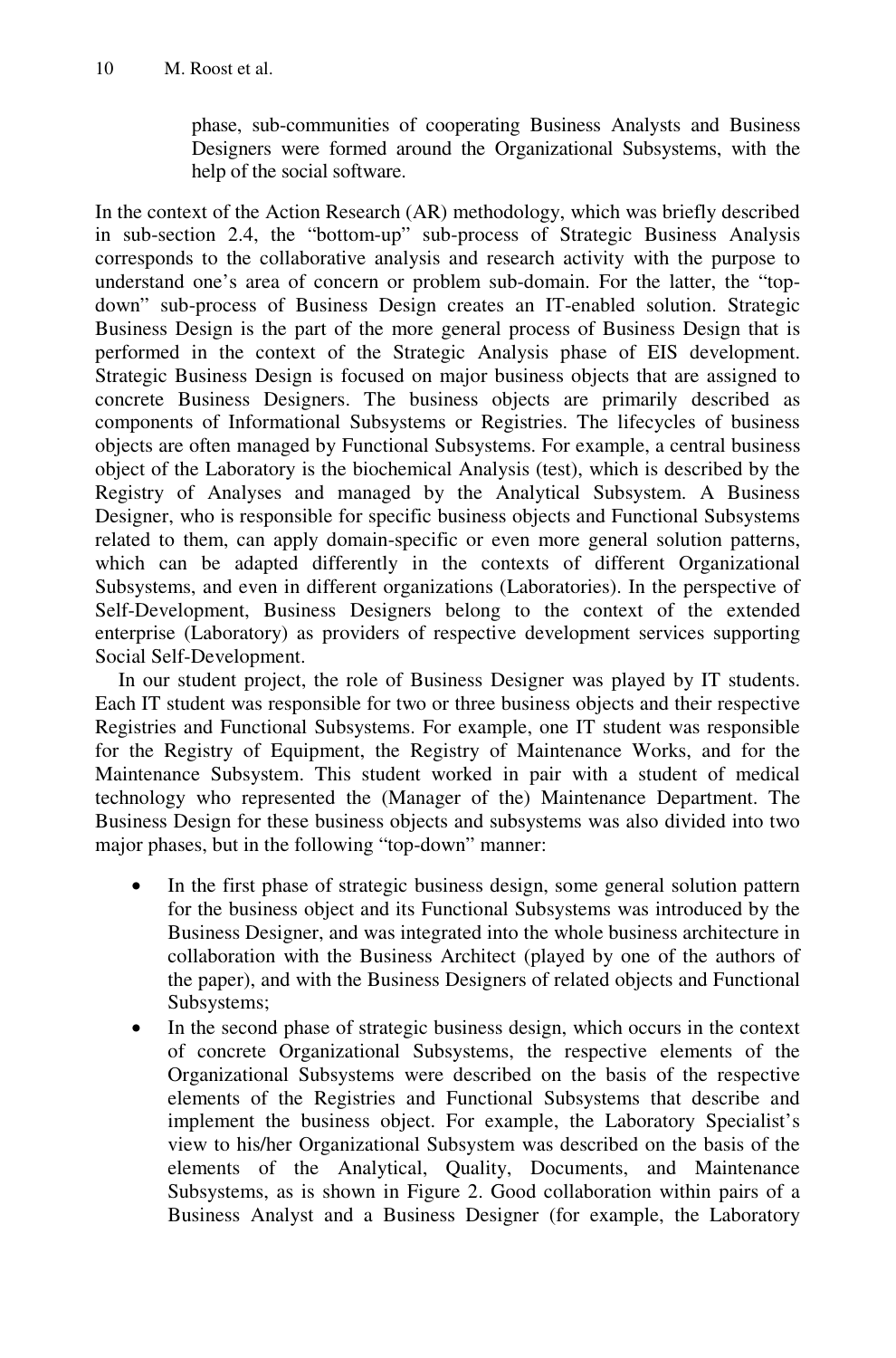Specialist and the Business Designer of the Documents), supported by the social software was regarded as a key to success of this phase.

The Managing and Evolving the Whole is the part of the Enterprise Business Architecture Development that is performed by the Enterprise Business Architect. This includes the tasks of building an initial structure of the architectural description that was introduced above as the Product Perspective of our methodology, deciding the division of labor according to Functional Subsystems between individual Business Analysts and Business Designers, supporting and coordinating the collaboration between individual Business Analysts and Business Designers, monitoring and changing the structure of the whole Enterprise Business Architecture, etc.

**The Self-development Perspective.** In the Self-Development perspective of the Strategic Analysis Methodology, we consider the methodology proposed by us as a part of the Meta-Design (MD) framework that includes the domain-independent Meta-Design layer, the domain-specific Design layer, and the agent-specific Usage layer. These layers form a separate "abstraction-concretization" dimension that is orthogonal to the Organizational, Functional, and Informational views of the Enterprise Business Architecture described above. We plan to implement this MD framework as the Self-Development Subsystem of an EIS supporting the Social Self-Development (SSD) of Business Processes and their underlying software applications in a similar fashion, but with a much higher quality compared to the student project described in this article. In the student project, the supporting infrastructure (software) included only the UML modeling software for describing and managing the business architecture, and the social software for relationship and change management in the form of blogs. The future Self-Development Subsystem will consist of subsystems for the following purposes: for Business Development (including Business Architecture Development, Strategic Business Analysis, and Strategic Business Design), for Technology Development (including Software Factories described in [42]), for Evolutionary Change Management (including the blogs similar to the ones used in the student project), and for Simulation and Training.

#### **3.2 Social Self-Development (of Enterprise Business Architecture) as Action Research**

In our methodology, the EIS evolution is handled according to the general learning model of Action Research, which was described in sub-section 2.3, as follows:

- Agents of an (extended) enterprise, who play the dual roles of some business concepts' owners (v. the Product Perspective in section 3.1) and developers (Business Analyst, Business Designer, Business Architect), serve as 'change agents';
- The enterprise with its IS serves as the 'client system';
- The 'bottom-up' sub-process of Business Analysis serves as the 'data-driven collaborative analysis or research' (v. section 2.3);
- The 'top-down' sub-process of Business Design serves as the 'collaborative problem solving or change', in the context of AR (v. section 2.3).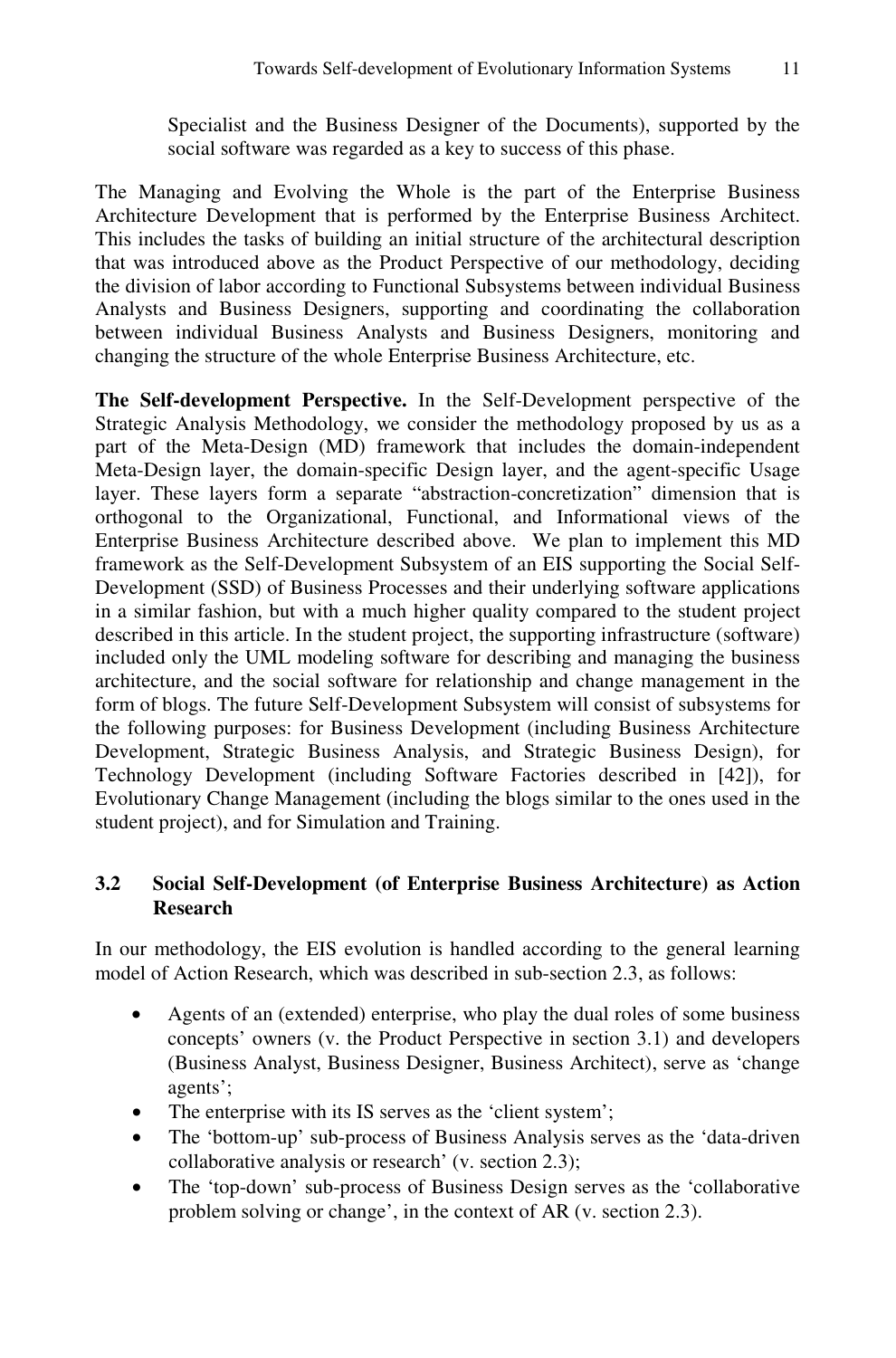The version of AR proposed by us follows the SSD approach and its meta-model, both of which have been introduced in [17].

### **3.3 Lessons Learned from the Action Research**

The following major lessons were learned from the student project described in the current section:

- The approach (SSD) is applicable in the collaborative learning contexts that are similar to our student project, but requires much richer supporting infrastructure;
- Using the social software based on blogs is very useful in such contexts;
- Similarly to the pair programming, we can also perform strategic analysis and design effectively in pairs of a "business person" (like a student of medical technology) and an "IT-person" (like an IT student);
- Without continuous community-based modeling activity the SSD approach does not work.

## **4 Conclusion and Future Work**

The research problem was: how do we research and develop evolutionary information systems of enterprises. In this paper, an approach to social self-development of evolutionary information systems was described. This approach was described by relying on the example of a real action research project that was performed in the context of the subject 'Teamwork in information systems development" taught at our university. The 'client system' was Medical Laboratory with its Laboratory Information Management System (LIMS). In the role of the 'change agent' were students of two different specialties: students of medical technology, forming one group and IT students, making up another group. The students of medical technology played the dual roles of core business process owners and business analysts, who are knowledgeable about the problem. The IT students played the roles of business designers knowledgeable on IT-enabled possible solutions for the problem. The relationships between and within the two groups or communities were managed by using Google Sites social software.

We described the process and work products of the first phase of problem domain analysis that produced descriptions and work products of the business architecture of the enterprise under discussion – Medical Laboratory. We interpret the enterprise business architecture development methodology proposed by us as a core part of the resulting business architecture. Such architecture follows the concepts of meta-design, evolving enterprise architecture, and infrastructuring, and serves as a platform for further social self-development of business processes of an enterprise and their underlying software applications. The social self-development was defined as an agent-centric and community-supported development of a socio-technical (multiagent) system by means of social networks that are based on social software.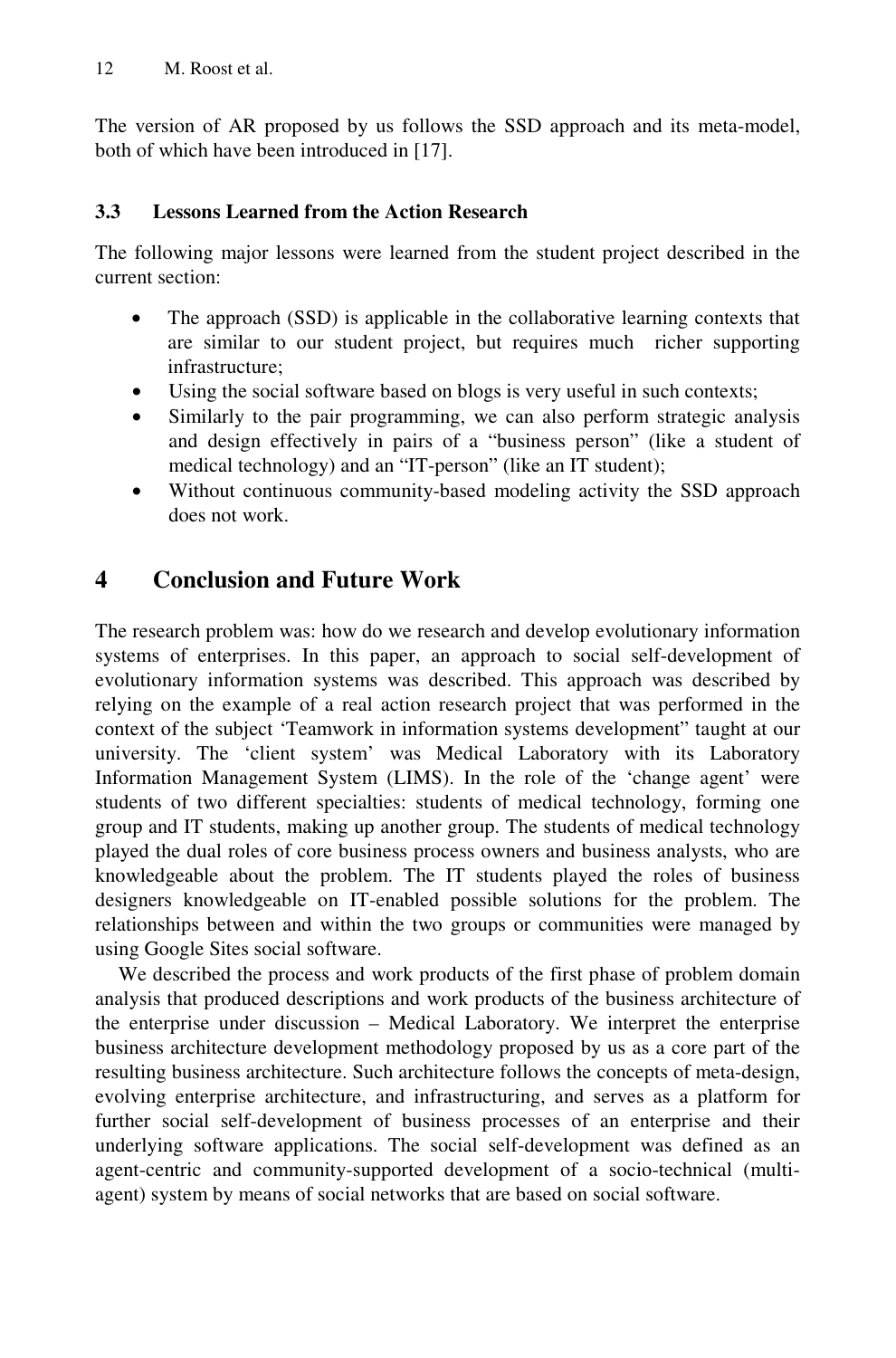In the near future, we will design and develop a solution to self-development, where software agents representing organizational units or even individual roles engaged in self-development manage and coordinate the necessary collaboration and competition between them. Principles for this kind of solution are, for example, described in [44]. We will also elaborate the model-based description of our social self-development methodology, design its supporting toolset, and plan to use them in real enterprises engineering situations. Our methodology can be understood as a domain-specific version of the action research methodology, which is applicable for evolutionary information systems.

#### **References**

- 1. Kimble, C.: Management and Information Systems (March 30, 2007), http://www.chris.kimble.com/Courses/mis (retrieved October 4, 2009)
- 2. Strausak, N.: Resumee of VoTalk, Organizational Virtualness. In: Sieber, P., Griese, J. (eds.) Proceedings of the VoNet-Workshop, April 27-28, Simowa Verlag Bern (1998), http://virtual-organization.net/news/proc-98.pdf (retrieved May 11, 2001)
- 3. Senge, P.M.: A Guide to Manage Knowledge: The Fifth Discipline: The Art & Practice of the Learning Organization. Currency-Doubleday, New York (2006)
- 4. Wenger, E., et al.: A Guide to Manage Knowledge: Cultivating Communities of Practice. Harvard Business School Press, Boston (2002)
- 5. Sterling, L., Taveter, K.: The art of agent-oriented modeling. The MIT Press, Cambridge (2009)
- 6. O'Brien, R.: An Overview of the Methodological Approach of Action Research (1998), http://www.web.ca/robrien/papers/arfinal.html (retrieved July 9, 2012)
- 7. Rava, K., Mikli, T.: System Work in System Development. In: Proceedings of the IFORS Special Conference (SPC8) on Organizational Structures, Management, Simulation of Business Sectors and Systems, pp. 213–217. Technologija, Kaunas (1998)
- 8. Scott, W.R., Davis, G.F.: Networks in and around Organizations: Organizations and Organizing. Pearson Prentice Hall, New Jersey (2003)
- 9. Wikipedia Foundation Wikipedia, Social software, http://en.wikipedia.org/wiki/Social\_software (retrieved July 9, 2012)
- 10. Chang, J.F.: Business Process Management Systems: Strategy and Implementation. Auerbach Publications, New York (2006)
- 11. Patel, N.V.: Adaptive Evolutionary Information Systems. Idea Group Publishing, London (2003)
- 12. Bellahsène, Z., Léonard, M. (eds.): CAiSE 2008. LNCS, vol. 5074. Springer, Heidelberg (2008)
- 13. Roost, M., Kuusik, R., Veskioja, T.: A Role-Based Framework for Information Systems Self-Development. In: Russo, N.L., Fitzgerald, B., DeGross, J.I. (eds.) IFIP TC8 WG8.2 International Working Conference on Realigning Research and Practice in Information Systems Development: The Social and Organizational Perspective, pp. 95–105. Kluwer Academic Publishers, Norwell (2001)
- 14. Roost, M., Rava, K., Veskioja, T.: Supporting Self-Development in Service Oriented Information Systems. In: Le, M.H., Demiralp, M., Mladenov, V., Bojkovic, Z. (eds.) 7th WSEAS International Conference on Applied Informatics & Communications (AIC 2007), pp. 52–57. WSEAS Press, Athens (2007)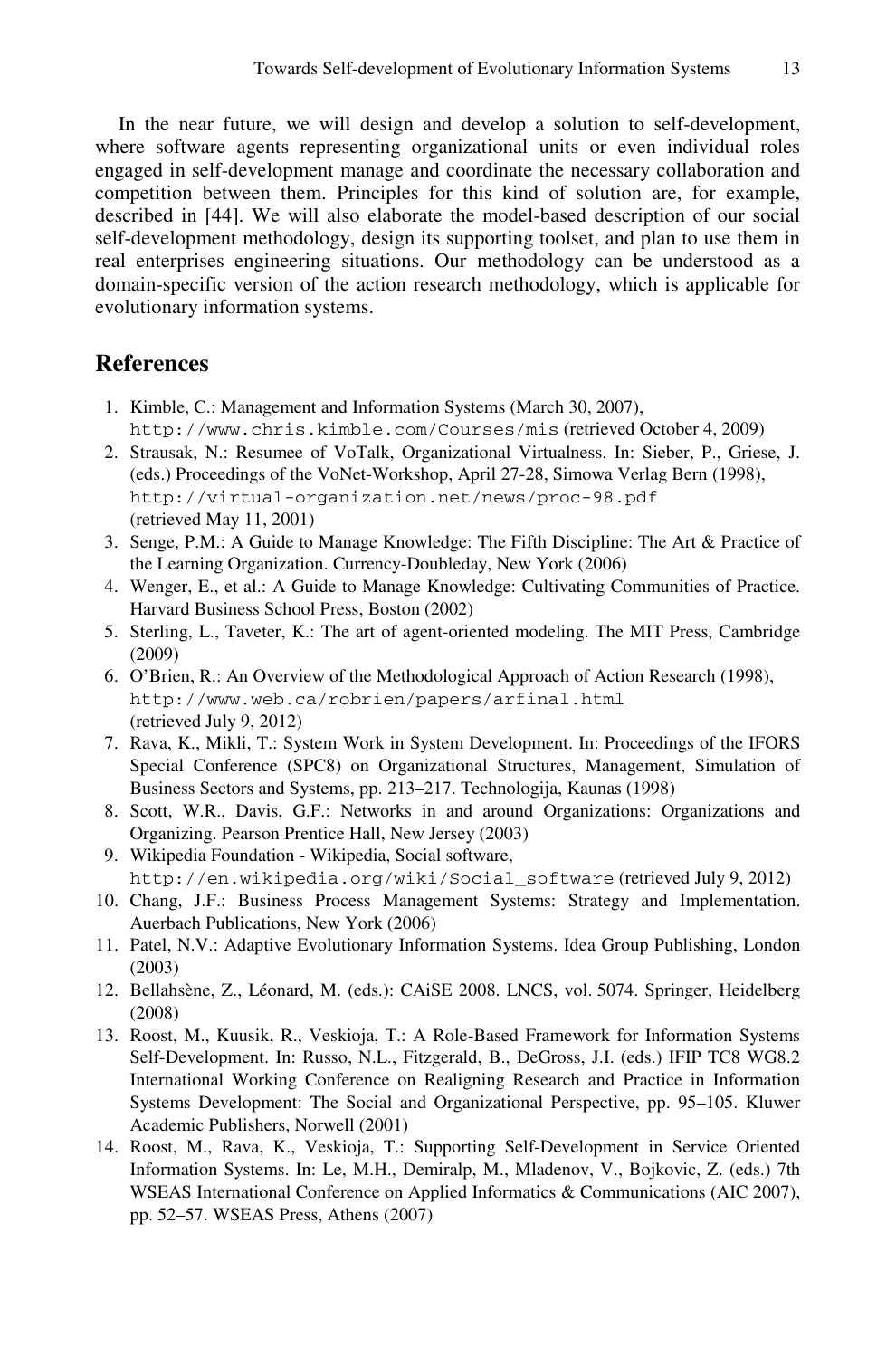- 15. Ropohl, G.: Philosophy of socio-technical systems. Society of Philosophy and Technology 4(3) (Spring 1999), http://scholar.lib.vt.edu/ejournals/SPT/v4\_n3html/ROPOHL.html (retrieved May 11, 2012)
- 16. Mehandjiev, N., De Angeli, A., Wajid, U., Namoun, A., Battocchi, A.: Empowering End-Users to Develop Service-Based Applications. In: Piccinno, A. (ed.) IS-EUD 2011. LNCS, vol. 6654, pp. 413–418. Springer, Heidelberg (2011)
- 17. Roost, M., Piho, G., Taveter, K.: Information Systems' Self-development as a Model of End-User Development in Networked Organizations. In: Proceedings of the Second International Workshop on EUD4Services Methodologies, Tools and Evaluations, EUD4Services (June 6, 2011), http://130.88.6.246/EUD4Services/Workshop2011/ (retrieved June 5, 2011)
- 18. Checkland, P., Holmes, S.: Information, Systems and Information Systems. John Wiley & Sons Ltd., London (1998)
- 19. Syrjänen, A.-L., Kuutti, K.: From System Development Toward Work Improvement: Developmental Work Research as a Potential Partner Method for EUD. In: Piccinno, A. (ed.) IS-EUD 2011. LNCS, vol. 6654, pp. 123–138. Springer, Heidelberg (2011)
- 20. Mens, T., Wermelinger, M., Ducasse, S., Demeyer, S., Hirschfeld, R.: Challenges in software evolution. In: Proceedings of 8th International Workshop on Principles of Software Evolution. IEEE Press (2005)
- 21. Netjes, M., Mansar, S.L., Reijers, H.A., van der Aalst, W.M.P.: An Evolutionary Approach for Business Process Redesign – Towards an Intelligent System. In: Proceedings of the Ninth International Conference on Enterprise Information Systems, ICEIS 2007, Funchal, Madeira, Portugal, June 12-16, vol. EIS, pp. 47–54 (2007)
- 22. Cimpan, S., Verjus, H., Alloui, I.: Dynamic Architecture Based Evolution of Enterprise Information Systems. In: Proceedings of the Ninth International Conference on Enterprise Information Systems, ICEIS 2007, Funchal, Madeira, Portugal, June 12-16, vol. EIS, pp. 221–229 (2007)
- 23. Demeyer, S., Ducasse, M., Nierstrasz, O.: Object-Oriented Reengineering Patterns. Morgan Kaufmann (2002)
- 24. International Organization for Standardization: Systems and Software Engineering Architecture Description (ISO/IEC CD1 42010), Draft version of January 2010, currently titled Recommended Practice for Architecture Description of Software Intensive Systems, http://www.iso.ch (retrieved December 30, 2012)
- 25. International Organization for Standardization: Automation systems and integration Framework for enterprise architectures and models (ISO WD 15704), draft version of January 2009, currently titled Industrial automation systems – Requirements for enterprise architecture methodologies (2009)
- 26. Krogstie, J.: Integrating Enterprise and IS Development using a Model Driven Approach. In: Vasilecas, O., et al. (eds.) Information Systems Development: Advances in Theory, Practice and Education (13th International Conference on Information Systems Development, ISD 2004), pp. 43–54. Springer, New York (2005)
- 27. Frankel, D.S.: Model Driven Architecture: Applying MDA to Enterprise Computing. Wiley Publishing, Indianapolis (2003)
- 28. Frank, U.: Enterprise Modeling (2009), http://www.wi-inf.uni-due.de/FGFrank/index.php?lang= en&&groupId=1&&contentType=ResearchInterest&&topicId=14 (retrieved June 26, 2012)